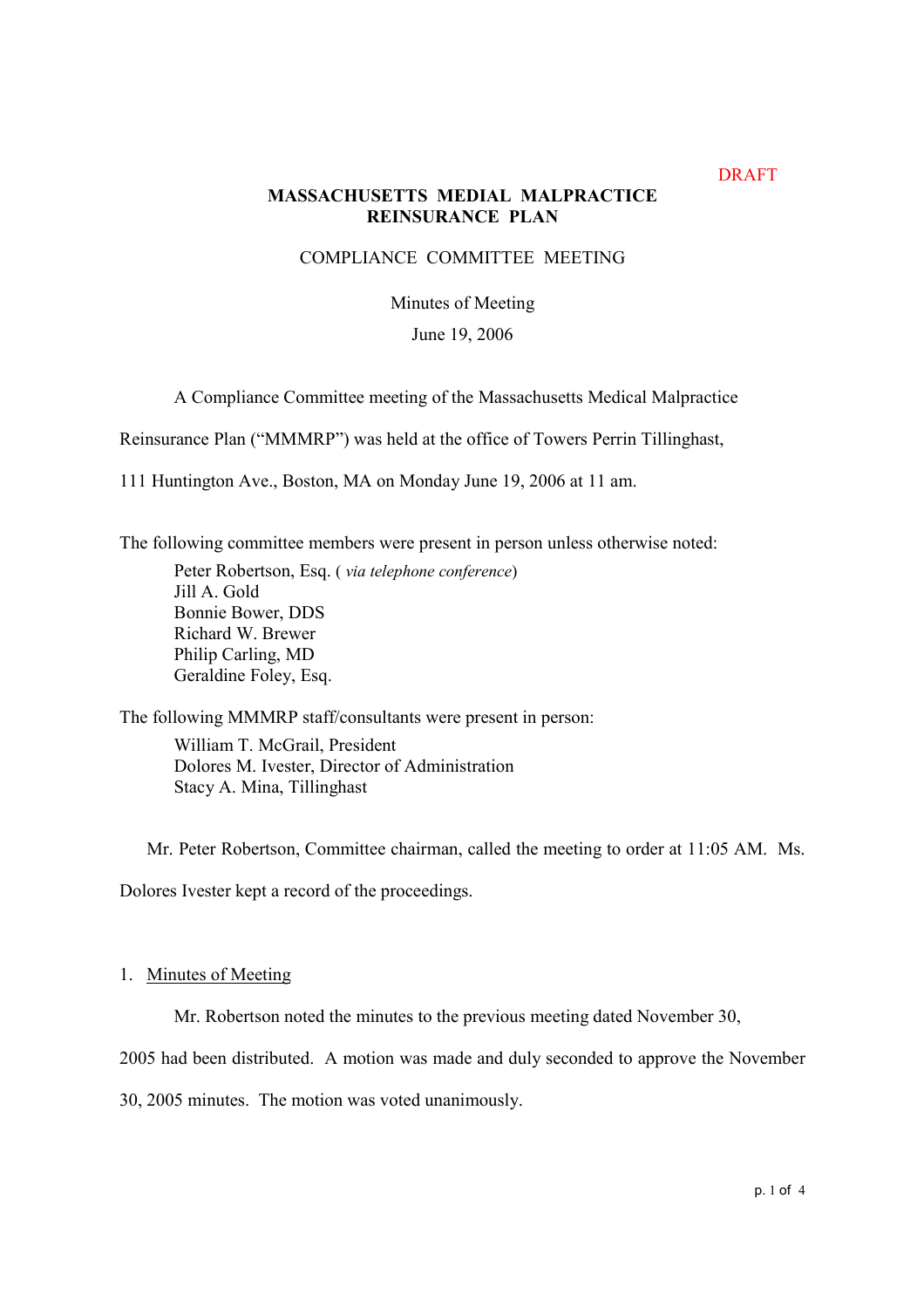#### 2. St. Paul Claims Audit Report

Mr. William McGrail reported that he accompanied Atty. Geraldine Foley and conducted an audit of St. Paul claims on February 1, 2006 in North Haven, Connecticut. A copy of the written Audit Report prepared by Ms. Foley had been distributed to all in attendance and are attached to the minutes. This was the first time an audit had been done on St. Paul claims and comprised all St. Paul claims. Four of the claims were open and two of the claims had closed. Atty. Foley noted that her request for a copy of St. Paul's Claim Procedures/Guidelines in advance was denied. She also noted that each ceded claim contains a copy of an internal memo stating that the policy is reinsured. However, Atty. Foley reports that she feels the claims are being handled well considering that numerous company consolidations have taken place over the last few years and claim files have moved to various adjusters and locations. St Paul Travelers is not currently writing business in Massachusetts. Mr. Peter Robertson asked if discussions of audit reports at future meetings could be done in Executive Session to protect data regarding defendants. Mr. McGrail replied that he will ask the Plan's counsel for an opinion on this request.

3. At this time in the meeting, Mr. Robertson stated that he would be recused from the agenda items pertaining to the discussion of the ProMutual Claim Audit. Mr. Robertson then ended his telephone conference connection.

### 4. ProMutual Audit Reports

Dr. Philip Carling and Atty. Geraldine Foley conducted claims audits at ProMutual offices in Boston on March 17, 2006. Dr. Philip Carling handed out a revised copy of the audit report he prepared dated March 31, 2006. A copy of the report is attached to the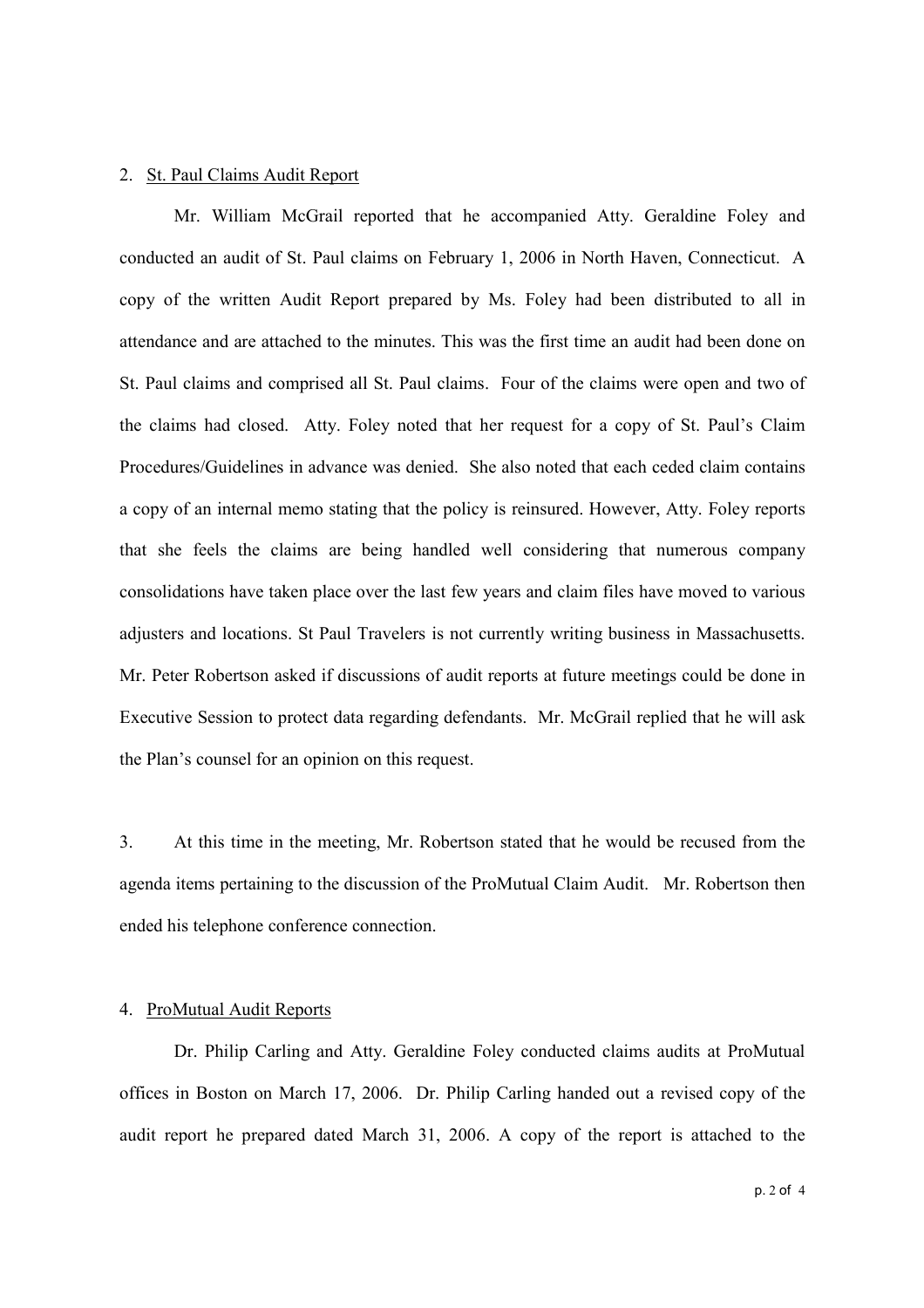minutes. The report reviewed 10 ProMutual Open claim files. Eight of the files had been previously reviewed. Dr. Carling reported that overall the claim files are well documented and managed. Two of the claims have potential for large losses and will be reviewed within a year. Ms. Barbara Staples, ProMutual Claim Director, was available for questions and clarifications throughout the audit. The audit report prepared by Atty. Foley had been distributed to all in attendance. Her report was dated March 20, 2006 and was a review of 10 Closed Claim files as had been requested by the Compliance Committee from a previous meeting. A copy of the report is attached to the minutes. Atty. Foley reported that overall files are well executed and documented with proper financial reporting to the Plan. During discussion, it was noted that the next audit will be scheduled in September 2006.

#### 5. NCMIC Request for Assessment Relief

A copy of correspondence from NCMIC as well as their presentation to the Plan in February 2006 had been distributed to all in attendance as well as a copy of a letter on the issue from Mr. Greg Hanson, Sr. VP of Underwriting at ProMutual, dated April 26, 2006. Copies of all the above mentioned documents are attached to the minutes. NCMIC requested assessment relief noting that the company only writes medical malpractice insurance for chiropracters, the reduced risk statistics of the field and the company does not intend to ever cede policies to the Plan. Mr. Brewer explained the contents of the ProMutual letter from Mr. Hanson. Mr. McGrail stated that the Compliance Committee could decide to relieve NCMIC of its assessment, leave the assessment as is or come up with another option. The amount of NCMIC's assessment was discussed as well as the impact if all companies who do not cede to the Plan were eliminated from assessment. Mr. McGrail stated that the purpose of the ceding legislation was to facilitate the medical malpractice insurance industry. Following the